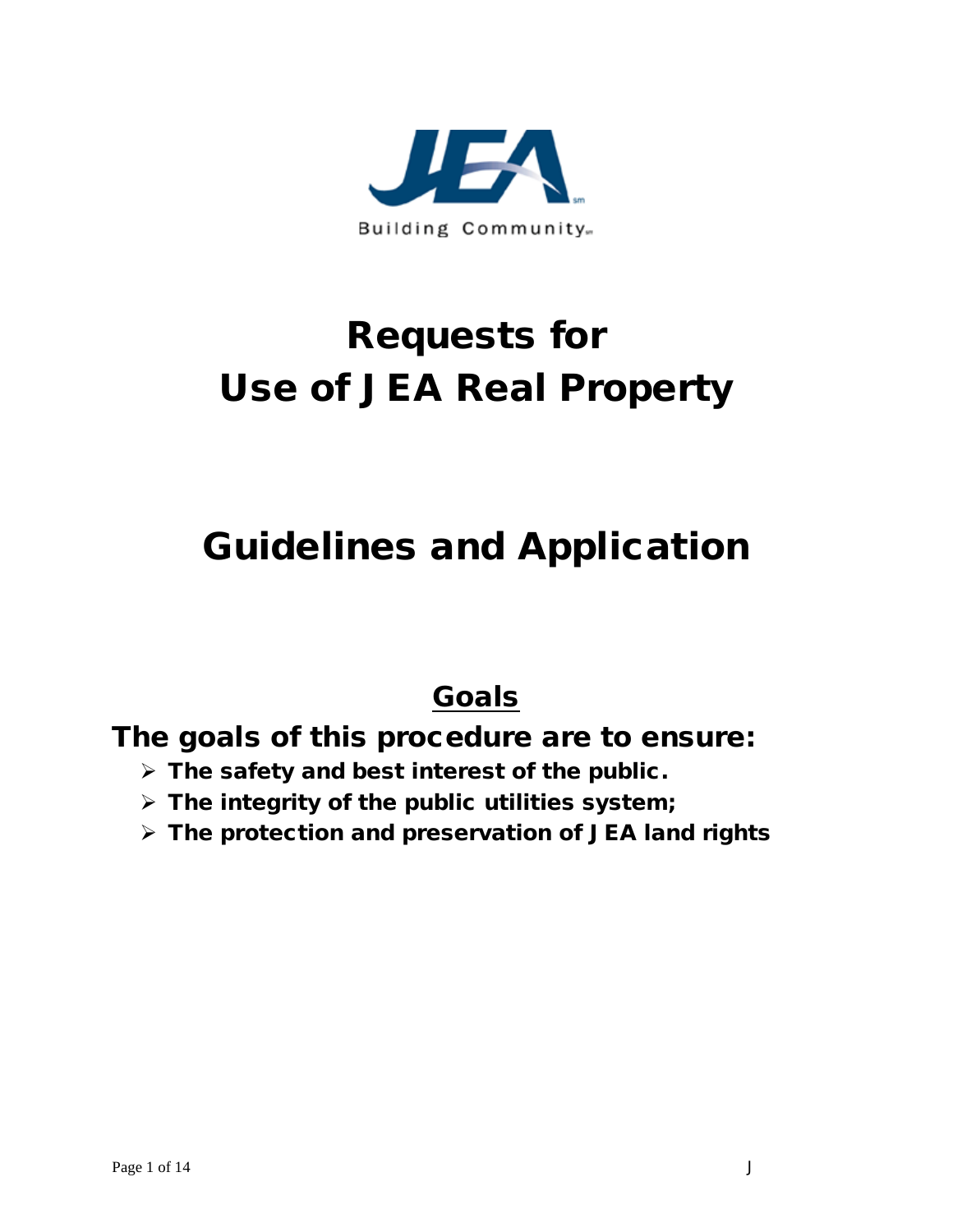# **Table of Contents**

## Page Number

| <b>INTRODUCTION</b>             | З  |
|---------------------------------|----|
| <b>DEFINITIONS</b>              | 3  |
| THE APPLICATION PROCESS         | 5  |
| <b>TIME LIMITATIONS</b>         | 6  |
| <b>GUIDELINES</b>               | 6  |
| <b>APPLICATION INSTRUCTIONS</b> | 10 |
| <b>APPLICATION</b>              | 12 |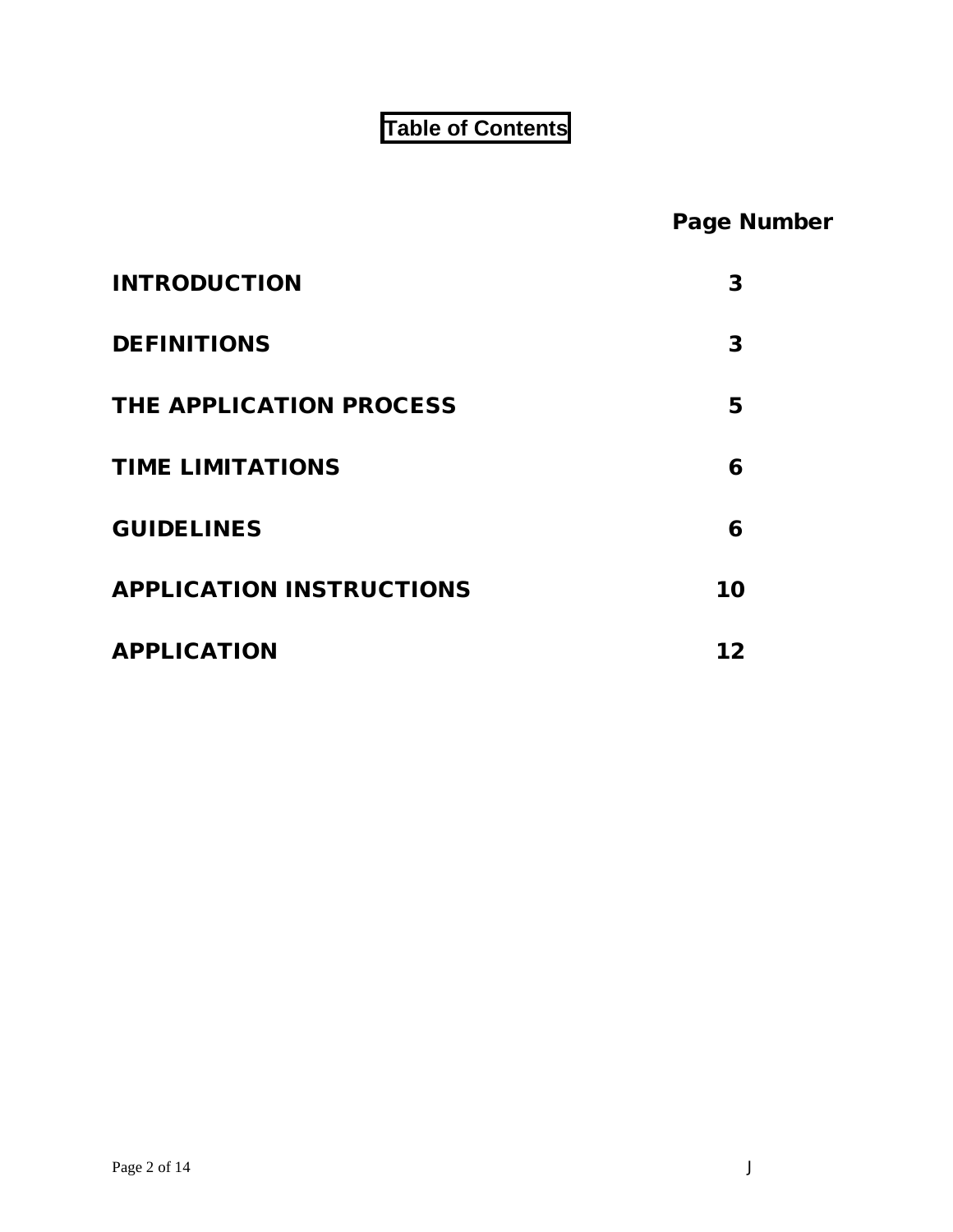## **Introduction**

JEA's real property rights are valuable assets that must be protected to ensure the efficient delivery of the essential services of electricity, water, and sewage disposal. JEA property rights are acquired for the construction, operation, expansion, and maintenance of various utilities needed to serve its customers. JEA must have clear access to safely operate and maintain its facilities and to provide for future expansion. Ensuring public safety as well as preserving the land rights that have been acquired for the benefit of the public are the primary goals of this procedure. Nothing will be allowed on JEA property that violates state or federal laws, the City of Jacksonville Ordinance Code, the National Electric Safety Code (NESC), or other applicable laws.

JEA receives many requests from property owners, other governmental agencies, private utility companies, private corporations, and individuals to utilize its existing fee owned property and its easements. Proposed commercial and residential uses include parking lots, temporary storage, agricultural and livestock purposes, ingress/egress, decks, fences, and gardens. JEA also supports the collocation of facilities such as gas pipelines and communications technology.

This booklet provides applicants with guidance in gaining permission to utilize JEA real property for purposes compatible with JEA's safe and efficient delivery of service. Applicants must provide the requested information and attachments in order to avoid unnecessary delays in the application process. This booklet includes direction for preparing scaled drawings to submit with the application.

## **Definitions**

**Appurtenance:** Something that has been added or appended to a property and has since become an inherent part of the property; usually passes with the property when title is transferred. *See also* fixture.

**Buffer strip:** A parcel of land, usually unimproved except for landscaping and screening, that separates parcels with different land uses.

**Compatible Use:** JEA may determine that a requested use of JEA real property is compatible with JEA's current use of and future plans for the parcel(s). A requested use will be evaluated for compatibility with consideration given for all relevant factors such as current and future uses, use of surrounding parcels, safety, and costs.

**Conservation easement:** A restriction (usually imposed by state or federal law) that limits the future use of a property to preservation, conservation, or wildlife habitat.

**Easement:** A right afforded a person or entity to make limited use of another's real property for certain purposes. In easement areas, JEA has purchased specific rights from the underlying property owner, to construct, operate, and maintain power lines,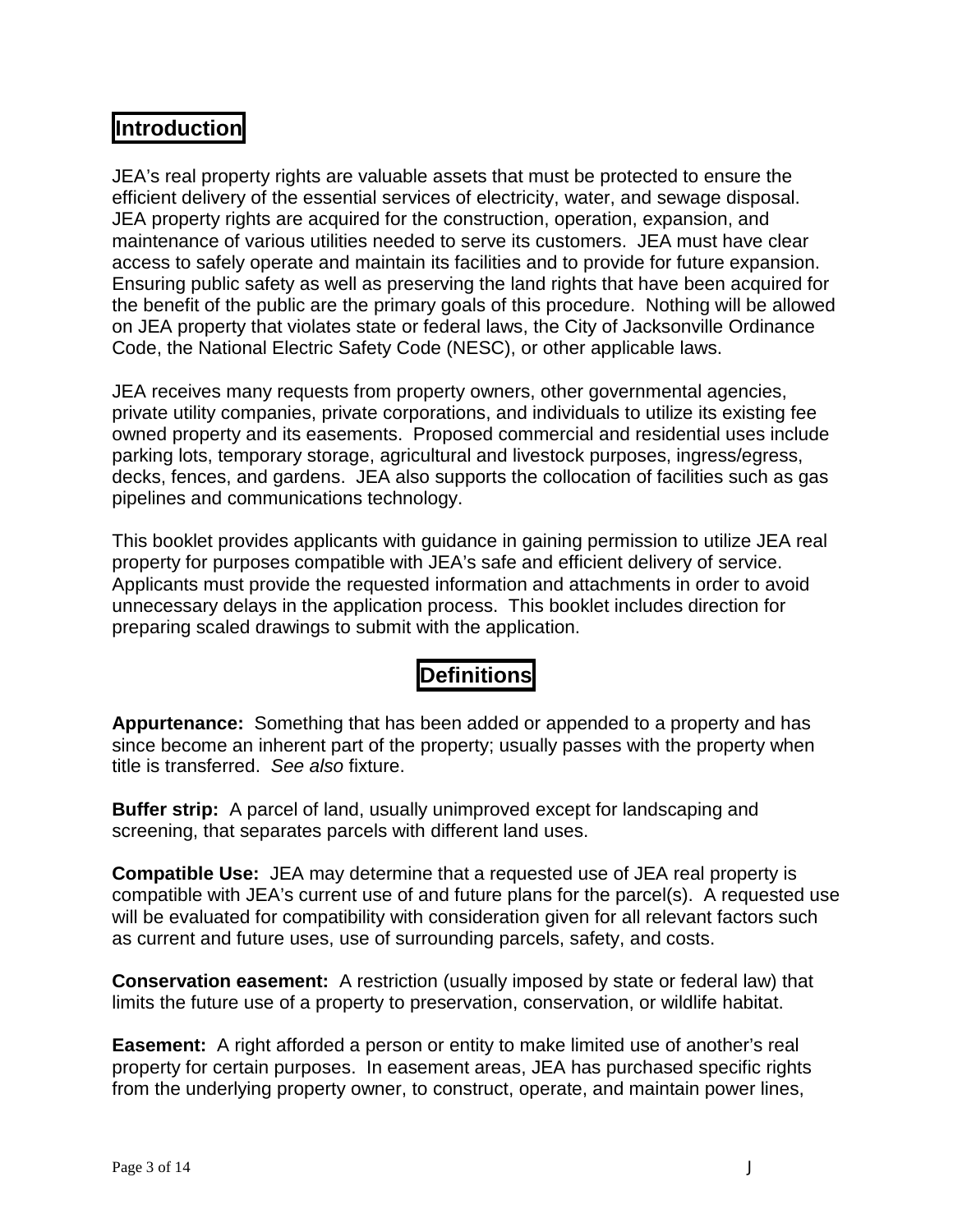water and sewer lines, substations, and other structures necessary for the delivery of utility services. The underlying property owner may have certain rights defined in the original easement document which are consistent with JEA's rights in the property. Third parties may be allowed use of the JEA easements if the third party obtains permission from both JEA and the underlying property owner.

**Egress:** The right to leave a tract of land. Often used interchangeably with "access."

**Encroachment:** An encroachment is any infringement on the property or authority of another. Any use of JEA property is an encroachment. Encroachments are either licensed or unlicensed. The purpose of the Use of JEA Property Application Procedure is to provide a method to request a licensed encroachment and to insure that all licensed encroachments are compatible with JEA property rights. Unlicensed and impermissible encroachments pose a potential conflict with JEA's safe and efficient operation of its utilities facilities and are subject to action by JEA.

**Fee Owned property:** Absolute ownership unencumbered by any other interest or estate, subject only to the limitation imposed by the governmental powers of taxation, eminent domain, police power, and escheat.On fee owned property, JEA holds the title to the property and all the rights associated with land ownership. JEA may grant permits, leases, licenses, temporary easements, or perpetual easements for compatible purposes. Users are charged depending on the type of request.

**Fixture:** An article that was once personal property, but has since been installed or attached to the land or building in a rather permanent manner so that it is regarded in law as part of the real estate. *See also* appurtenance.

**Hold Harmless Agreement:** A legally binding agreement in which the liability of one party is assumed by another. The Hold Harmless Agreement usually accompanies a Use Agreement.

**Ingress:** The right to enter a tract of land. Often used interchangeably with "access".

**Lease:** An agreement between two (2) parties whereby one party, the lessor, yields his right of possession and use of some real or personal property for a specified period of time to a lessee in return for consideration.

**License:** A personal privilege to do some particular act or series of acts on land without possessing any estate or interest therein, and is ordinarily revocable at the will of the licensor and is not assignable. The permission by competent authority to do an act which, without such permission, would be illegal, a trespass, a tort, or otherwise unallowable. License agreements are renewable on an annual basis.

**Permit:** In general, any document which grants a person the right to do something. A license or grant of authority to do a thing. Permits are issued for a specific time period.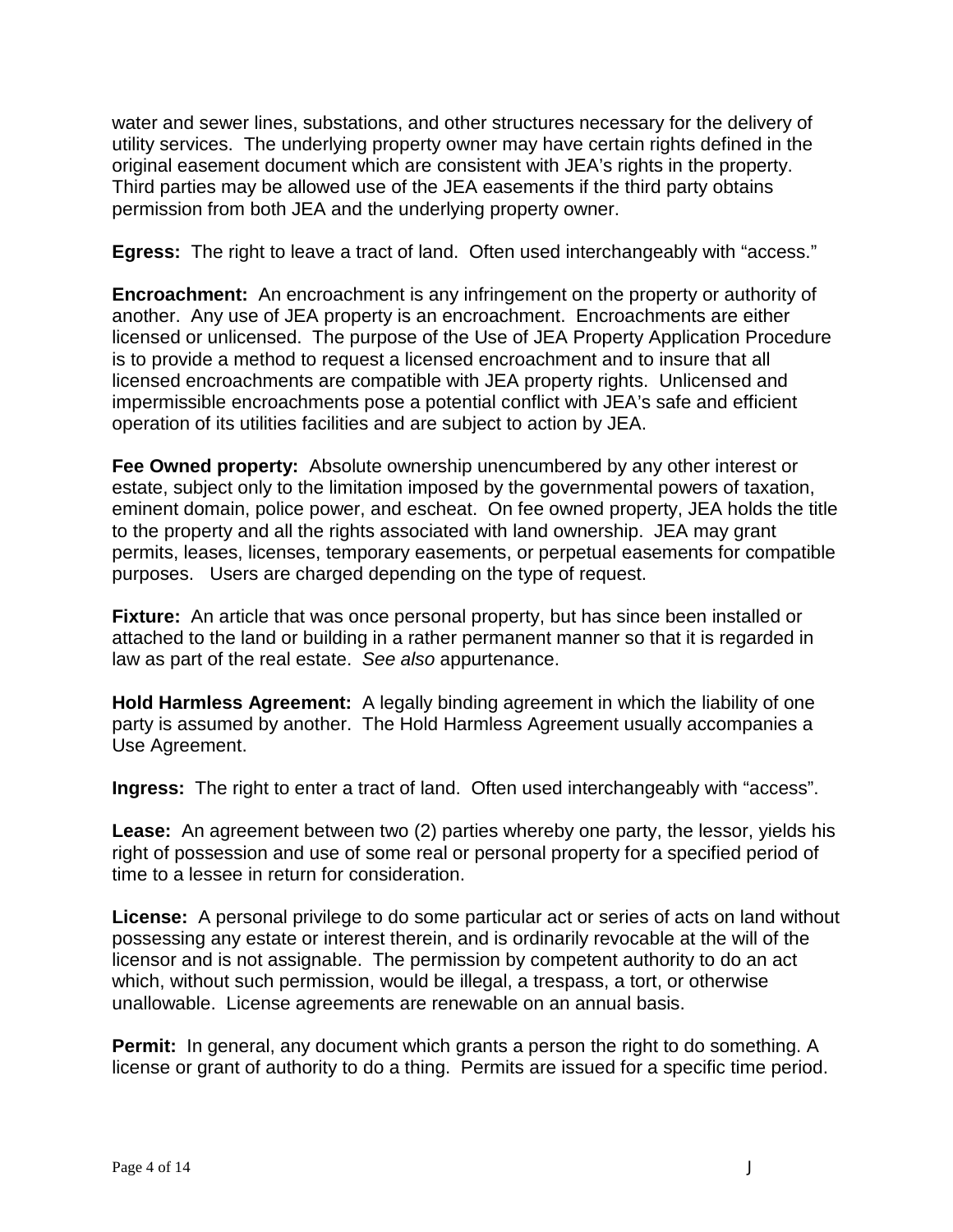**Retention pond:** A man-made impoundment with a permanent pool of water that is used to reduce storm water runoff.

**Right of way:** A privilege to pass over the land of another in some particular path; usually an easement over the land of another; a strip of land used in this way for railroad and highway purposes, for pipelines or pole lines, and for private or public passage.

**Use Agreement:** A document which describes the approved benefit of the permitee, licensee, lessee, or easement holder permitted on JEA property. The Use Agreement is usually executed in conjunction with a Hold Harmless agreement.

**Wetlands:** Areas that are frequently saturated by surface or ground water at a frequency and duration sufficient to support vegetation adapted for life in saturated soil conditions. Section 404 of the Clean Water Act defines wetlands.

### **The Application Process**

1. The applicant must complete the application packet (providing the required attachments). Applications should be sent to:

JEA Real Estate Services, CC6 21 West Church Street Jacksonville, FL 32202-3139

ATT: Director, Real Estate Services

Incomplete applications will be returned to the applicant and will cause delays in reaching a determination of approval, denial, or approval with conditions

2. Upon receipt of the application, a JEA Real Estate Services representative, will confirm that the information contained on the application is consistent with the drawings submitted. The representative will also check that proper clearances, both vertical and horizontal, are shown on the plans and all proposed changes are identified in relation to existing structures. The JEA representative may inspect the property.

3. The application will be considered by the JEA Property Use Evaluation and Recommendation Committee. The Committee is comprised of representatives from Real Estate, Development, Transmission, Distribution, Water and Sewer, Environmental, General Counsel, or other branch(es) of JEA making primary use of the JEA property. Other departments may review the application if deemed necessary by the Committee. The primary objectives of the Use of JEA Property Application Procedure are to ensure the safety of the public, the protection and preservation of JEA land rights, and the safety and integrity of the public utilities system. The investigation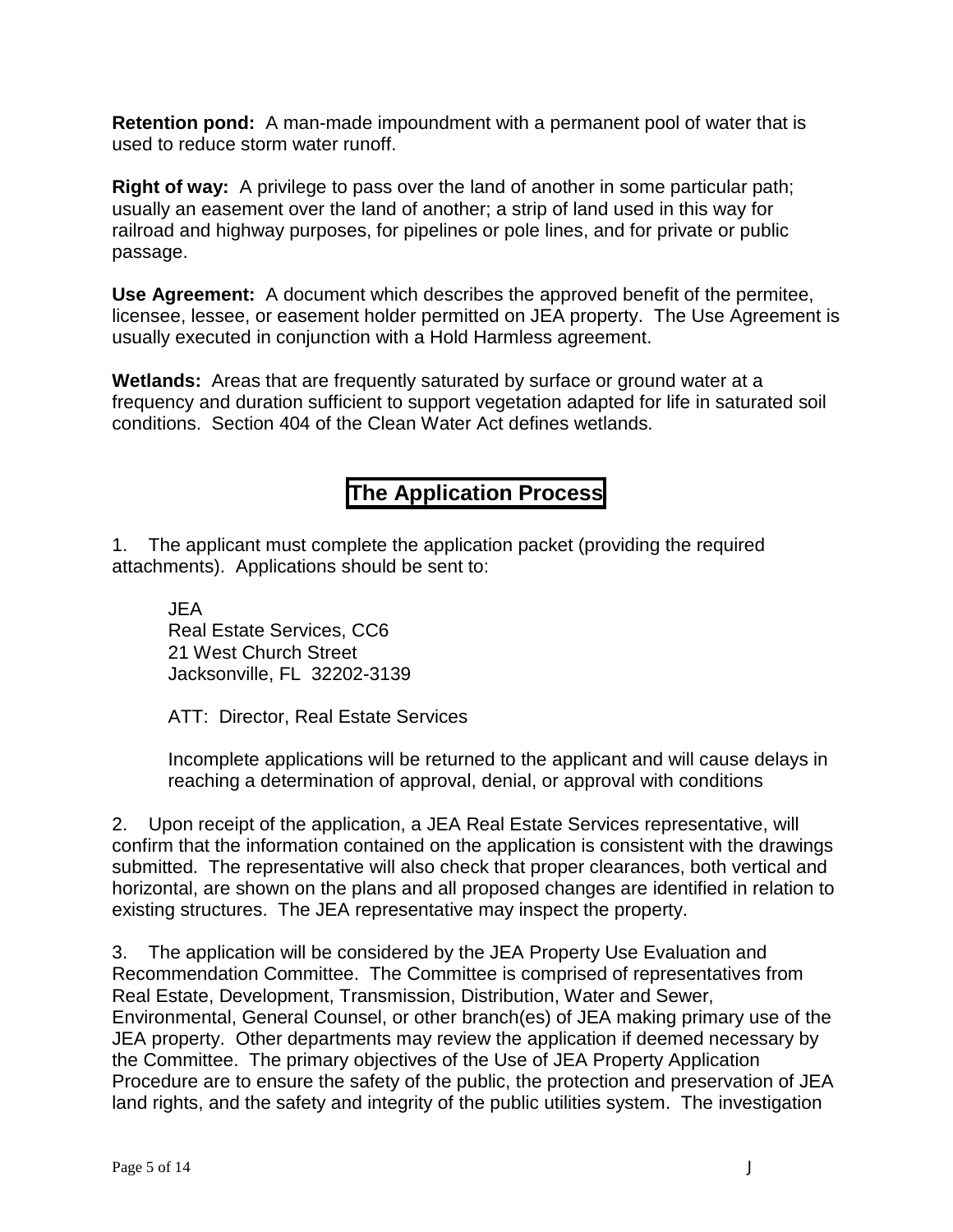will ensure that potential conflicts with other proposed projects do not exist. The Committee may impose additional requirements not stated in these Guidelines.

4. The Committee will consider the application within the guidelines listed on the following pages. It recommends the course of action to be taken.

5. Applicants will be notified within forty-five (45) days from receipt of a complete application packet. If the request is denied, the applicant will receive a letter of explanation. If the request is approved, the applicant will receive a letter stating that the request is approved as submitted or approved with conditions. A property use agreement must be signed prior to utilization of the property.

*6*. Insurance required: If the project is located on JEA fee owned lands, the applicant must provide proof of insurance with JEA as a named insured on either the insurance company's form or on JEA's form. The Applicant must provide the Agreement Number to the insurance company in the "Description of Operations" block on the form. The certificate of insurance must be on file prior to commencement of activities. The required policy amounts are:

General Liability and bodily injury \$200,000 each person and \$500,000 each person and \$1,000,000 each occurrence. Limits may vary depending on the type of use approved.

Property damage \$50,000 each occurrence and \$100,000 aggregate.

Proof of insurance must be updated annually. Failure to have a current Certificate of Insurance in JEA records may result in the cancellation of the agreement. It is the responsibility of the requester to supply JEA with annual proof of insurance.

7. Not all applications are automatically approved. The final agreement document will outline in detail the necessary safety requirements, specifications, insurance requirements, and fees.

## **TIME LIMITATIONS**

All approved applications are valid for one (1) year from the original date of approval. A new application will be required if the approved activity is not initiated within one year of the approval date.

## **GUIDELINES**

The following guidelines will assist in gaining permission for using JEA's fee-owned property and easements. The guidelines should be used in planning any project and should not be construed as permission to utilize JEA's properties without proper written permission. Written permission must be granted prior to use or implementation and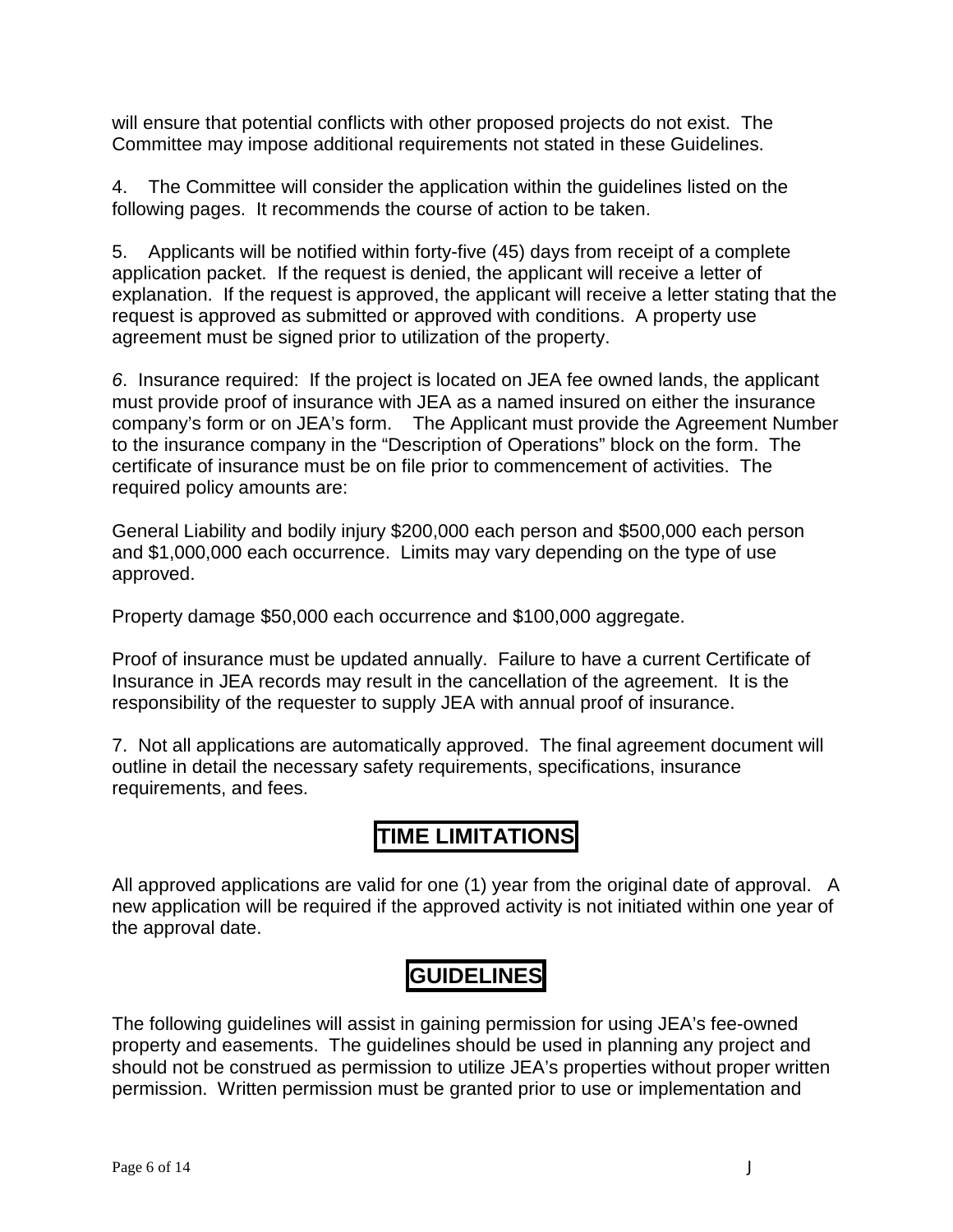JEA Property Use and Hold Harmless Agreements may be required. The guidelines presented may not apply to all situations. JEA may impose additional requirements or modify the requirements stated here, depending on the proposed use and location.

- 1. No permanent structures may be erected on JEA property. This includes but is not limited to buildings, swimming pools, and decks.
- 2. The installation of retention ponds on JEA fee owned property is not permitted. Consideration may be given on JEA easements on a case-by-case basis where intrusion on a JEA easement is minimal. In general, stormwater facilities; retention or treatment ponds; and wetland mitigation areas adversely affect JEA's ability to repair and maintain its facilities and to provide quality utility service. In general, these uses of JEA easements are prohibited.
- 3. Permitted underground utilities may be approved if the following specifications are met: 1) The permitted underground utility requires less than a four (4) foot deep ditch and 2) The permitted underground utility maintains a fifteen (15) foot horizontal clearance from JEA underground structures; a ten (10) foot clearance from existing water mains, wastewater force mains, underground electric, natural gas and telecommunications utility facilities; and a fifteen (15) foot clearance from existing gravity sewer mains. The greater the depth or pipe diameter of JEA's existing facilities the further the horizontal distance required. Likewise, the greater the depth or pipe diameter of the proposed facilities, the further the horizontal distance required. Exceptions may be granted on a case by case basis with JEA approval.

Permitted utilities may be required to adjust and/or relocate the facilities at the owner's expense if the utility's facility is determined to be in conflict with JEA operation, maintenance and/or construction of existing or proposed utility facilities.

4. The installation of storm water pipes, drains, inlets and/or swales which cross JEA's rights-of-way may be permitted provided that such improvements do not adversely impact operation, maintenance, repair or future construction of utility facilities. Eighteen (18) inches of vertical clearance must be maintained between existing underground water and wastewater utilities. Thirty-six (36) inches of vertical clearance must be maintained between existing underground electric, natural gas, and telecommunications utilities. In most cases, a ten-foot (10') horizontal clearance will be required. However, individual proposals will be considered in light of Florida Department of Environmental Protection rules and other applicable rules.

Forty-two (42) inches of cover must be maintained over existing electric, natural gas, and telecommunications utilities. Thirty-six (36) inches of cover must be maintained over existing water and wastewater utilities. Installations below existing underground facilities will require special approval and may also require shoring and bracing during construction to protect the structural integrity of JEA's facilities.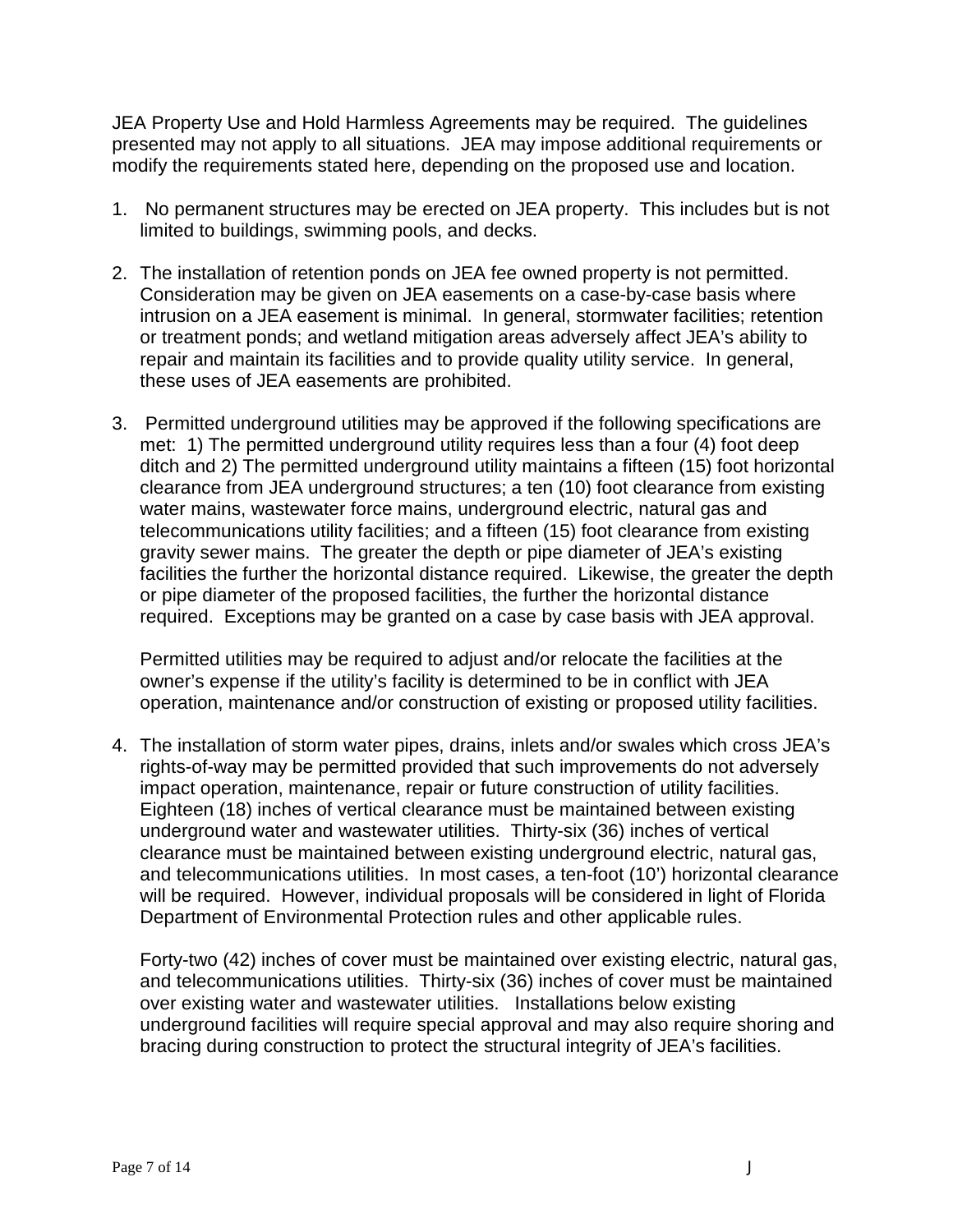- 5. Any excavation is prohibited within twenty-five (25) feet of any single wood pole structure and guying and within fifty (50) feet of any steel or concrete structure, and within ten (10) feet of any existing or proposed utility facility. This clearance is required for emergency repairs or routine maintenance of these structures.
- 6. In general, berms are not permitted on JEA property. Exceptions may be granted on a case by case basis with JEA approval.
- 7. Landscaping and shrubbery will be permitted as long as it does not interfere with JEA's access for maintenance or repairs. Shrubbery must not exceed twelve (12) feet in height (at maturity) and must not be planted within fifteen (15) feet of any existing facility. Trees of any species are not permitted within any JEA electric, water or sewer right-of-way. All installation and maintenance will be the responsibility and at the expense of the property owner. Vegetation deemed by JEA to be a risk to JEA facilities or to be in conflict with JEA's operation, maintenance or construction of facilities shall be removed.

For planting near transmission lines, the applicant should refer to the document, "JEA Recommended Trees for Planting within Easement Areas".

The permittee will be required to provide adequate watering of landscaping, sod, seed, or mulch as required to ensure proper growth.

The permittee will be required to remove or replace any dead or unsuitable landscaping, or sod at JEA's request.

- 8. JEA receives requests from landowners to temporarily store materials within transmission rights-of-way. Each request will be reviewed by the transmission group and must include a drawing showing the location, means of distribution or storage of material (height/type) and a description of the material to be stored. The following restrictions will apply:
	- A. There must be unobstructed access to all structures at all times. These structures may include poles, towers, and well sites.
	- B. No material can be stored within a fifty (50) foot radius of any structure.
	- C. No material may be stored on defined patrol roads or within a twelve (12) foot access way.
	- D. No berm or stacking is allowed directly beneath transmission lines. Spoil material may be stored temporarily between the outermost transmission line and the edge of the right-of-way. However, every case must be reviewed individually.
	- E. There will be a stated length of time permitted for the requested storage.
	- F. Any excavation is prohibited within twenty-five (25) feet of any single wood pole structure and guying and within fifty (50) feet of any steel or concrete structure, and within ten (10) feet of any existing or proposed utility facility. This clearance is required for emergency repairs or routine maintenance of these structures.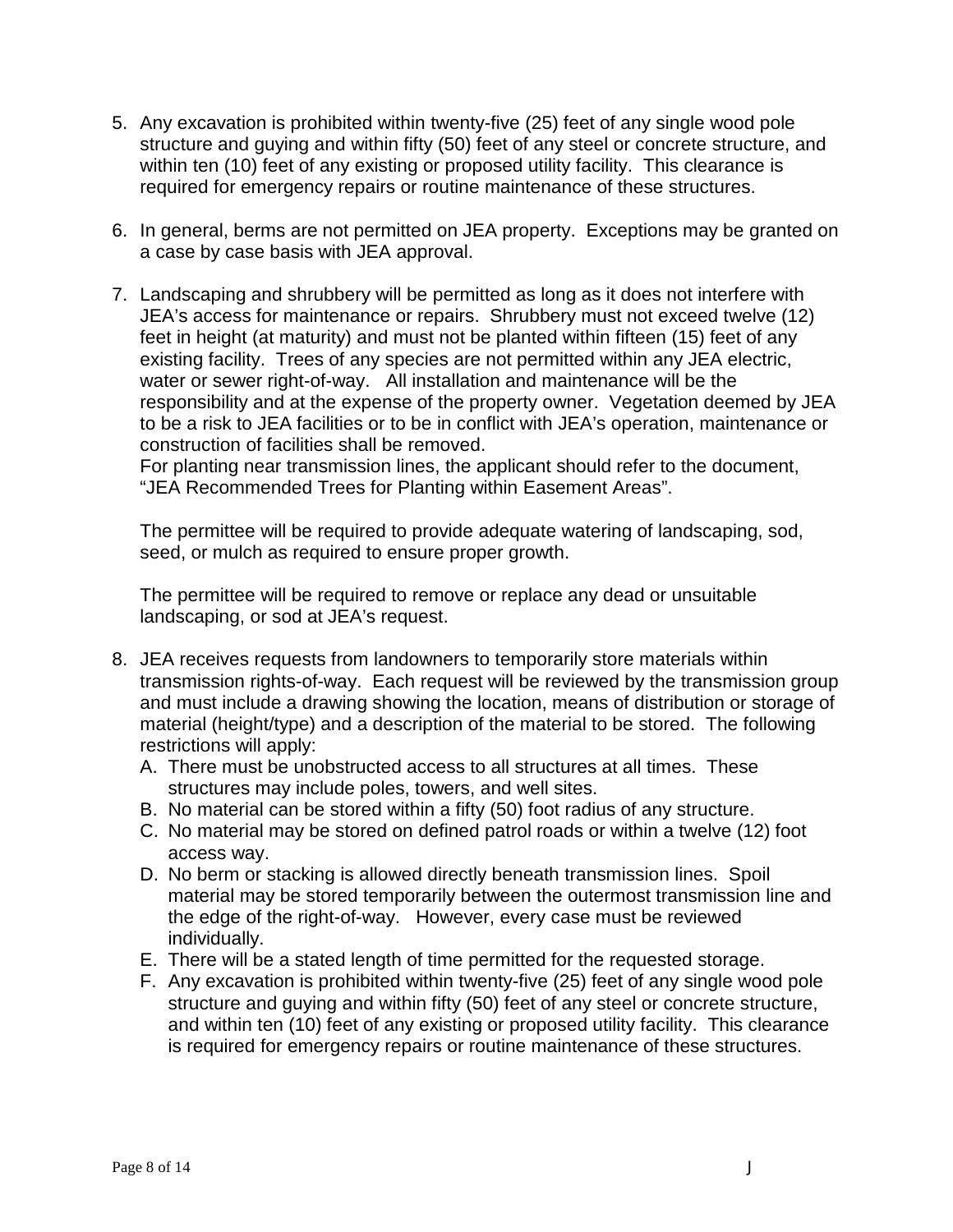- 9. A level twelve (12) foot wide access road must be maintained along the length of a utility corridor. This corridor must be clear for vehicle access with no planted trees or shrubs.
- 10.Road or driveway crossings and paved parking may be permitted. Each request will be assessed individually.

Parking areas may be permitted if not directly beneath overhead transmission lines and in the sole discretion of JEA. Parking areas will not unreasonably interfere with JEA's use of the affected lands. Permitted driveways and parking areas are subject to removal by JEA for the operation, maintenance, repair, and/or installation of utility facilities.

JEA may require the installation of conduits to allow for future utility extension by JEA in conjunction with the construction of a road, driveway crossing, and/or parking area.

Permittee will be responsible for any restoration required to their permitted driveway or access road as a result of JEA's use of the property for installation, operation or maintenance of its utility facilities, unless otherwise agreed to in writing by both parties.

- 11.Any barriers, including fences, across the property will require a minimum of one gate, sixteen (16) feet in width, at each barrier. Barriers shall be grounded and should not exceed six (6) feet in height. A JEA system lock will be required in order for JEA personnel to have access at all times.
- 12.Poles, signs, or light fixtures are not permitted without prior express approval by JEA.
- 13.Where ingress/egress easements are sought, applicants must adhere to all of the guidelines outlined above. Applicants will be required to provide a legal description and sketch of the easement area prepared by a registered land surveyor attached to the application.
- 14.Changes to ground elevations will meet the required JEA construction and design standards for subsurface, surface, and aerial clearances. Changes in ground elevations shall not adversely alter the existing drainage characteristics of the property. Any grade change performed in such a manner to create a pond which would have standing water in it at any time is prohibited.
- 15.The permittee will be required to restore approved utilization areas to as close to the original condition as possible, by grading, removal of trash, debris and rocks, and resodding or seeding and mulching in accordance with JEA standards and as may be specified by JEA's special conditions of approval.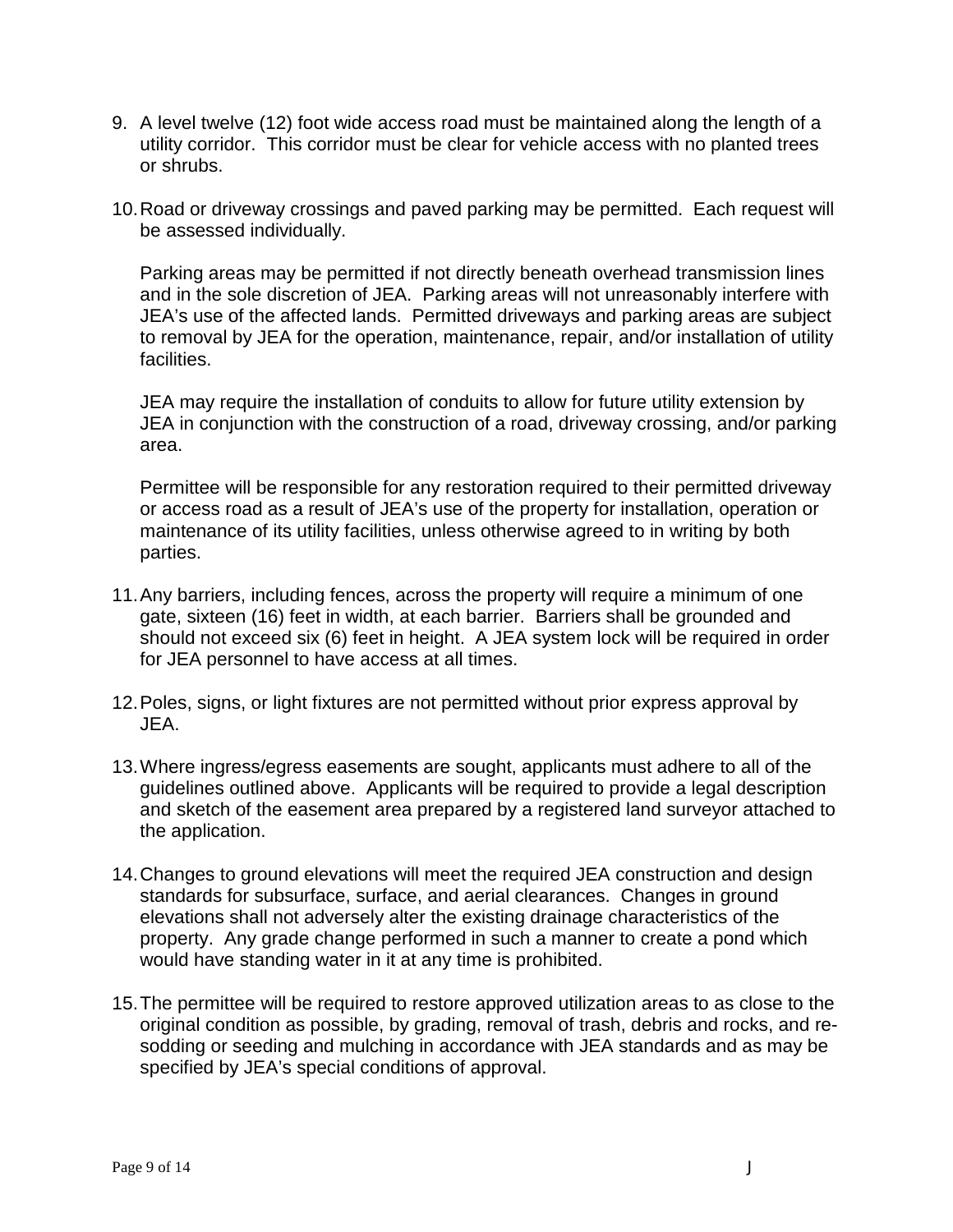16.JEA's approval of the applicant's use of JEA property does not relieve the applicant of obtaining additional approvals as may be required by other federal, state, or local authorities or requlatory agencies including but not limited to wetlands permitting and landscaping and tree ordinances. Expenses incurred by the applicant in meeting any of these requirements are the obligation of the applicant and not JEA.

## **APPLICATION INSTRUCTIONS**

Applications and additional information may be obtained from JEA Real Estate Services, 665-6581. To avoid delays in the approval process please complete all required sections and attach the following:

**A. A general location map**. Draw the location map on 8 ½ "x 11" paper and make it detailed enough that someone unfamiliar with the area can find the project site. At minimum the map should include a north arrow, major roads, prominent landmarks, a reference to the nearest city or town, and detailed directions from the nearest major intersection to the project site.

#### **B. Tax identification map.**

#### **C. Legal Description of the impacted area.**

**D. Title Search,** a title search of the Legal Description (subject property) no older than 60 days from the date of the application.

#### **E. A detailed drawing and description of the proposed activity. The drawing must:**

- 1. Be on standard sized paper (8 ½ x 11, 8 ½ x 14, 11 x 17, 18 x 24, 24 x 36, etc).
- 2. Be to scale.
- 3. Show and label existing and proposed vegetation by specie and mature height.
- 4. Show existing utilities (underground and overhead) and improvements. All should be clearly labeled and dimensioned from the right of way. Include pipes, conduits, cables, manholes, valves, fire hydrants, poles, guys, etc.
- 5. Show all JEA structures (poles, guy wires, access roads, etc).
- 6. Label each JEA structure with its structure number.
- 7. Show the existing JEA right of way with dimension width.
- 8. Dimension the distance from the power line(s) to the edges of the right way.
- 9. Show the applicant's name and daytime phone number.
- 10.Show one boxed note that includes the county, section, township, and range.
- 11.Show a north arrow.
- 12. Show proposed project inside the right of way, clearly labeled, and dimensioned from the right of way.
- 13.Include anything else that will assist in processing the application.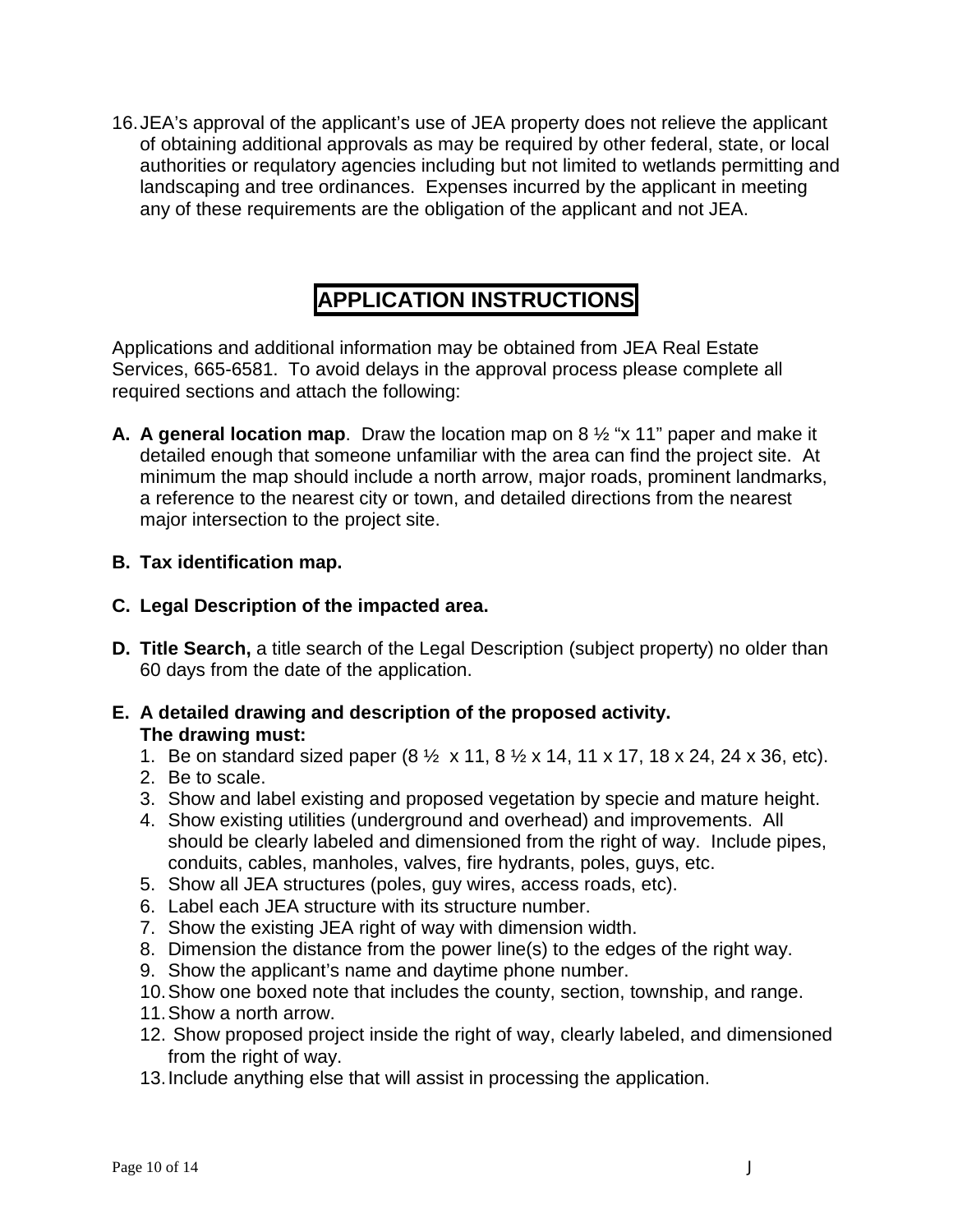#### **The description must clearly:**

- 1. Describe the proposed project consistent with the project drawing.
- 2. Indicate Jack and Bores or Directional Bores with casing size, type, and depth. Also, cross-section of bore.
- 3. Describe method of installation of underground lines.
- 4. Describe pavement and/or driveway width, if applicable, showing existing and proposed elevations, contours, pavement grades, pavement material, typical pavement cross section, base and sub base material and depth.
- 5. Describe method of ground restoration (sod, seed, mulch).
- **F. Easement Document**, if the requester is the underlying property owner.

Send the completed application with all required attachments to:

JEA Real Estate Services, CC6 21 West Church Street Jacksonville, FL 32202-3139

ATT: Director, Real Estate Services

If technical assistance is needed prior to submitting the application, please contact Real Estate Services at 665-6581.

For a copy of the document "JEA Recommended Trees for Planting within Easement Areas", contact JEA Real Estate Services at 665-6581.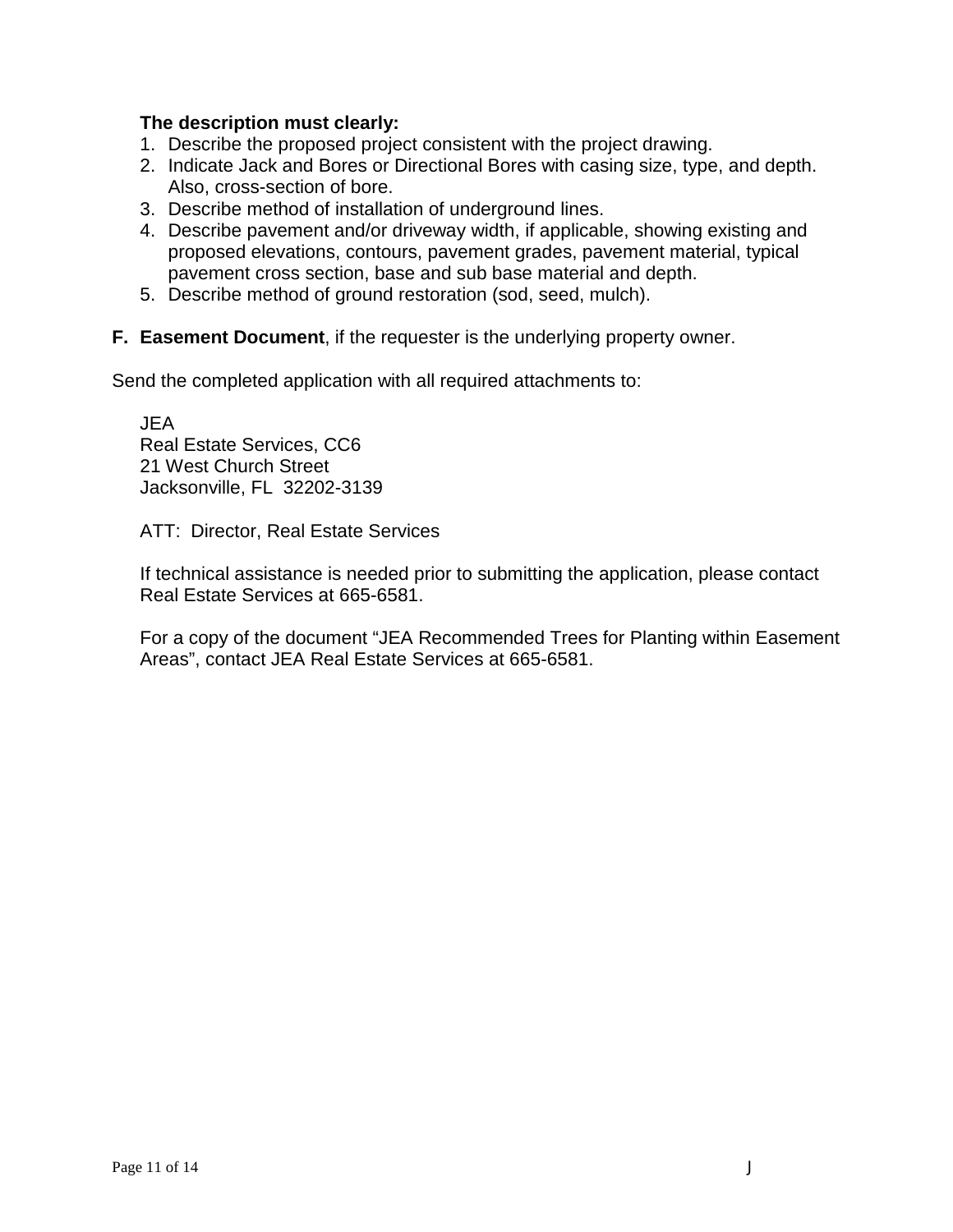**Mail completed applicaton to: JEA Real Estate Services, CC6 21 West Church Street Jacksonville, FL 32202-3139 Att: Director, Real Estate Services**

For JEA use only: JEA Application No.:

Date rec'd.

## **APPLICATION FOR LICENSED ENCROACHMENT**

#### **APPLICANT**

**\_\_\_\_\_\_\_\_\_\_\_\_\_\_\_\_\_\_\_\_\_\_\_\_\_\_\_\_\_\_\_\_\_\_\_\_\_\_\_\_\_\_\_\_\_\_\_\_\_\_\_\_\_\_\_\_\_\_\_\_\_\_\_\_\_\_\_\_\_\_\_**

\_\_\_\_\_\_\_\_\_\_\_\_\_\_\_\_\_\_\_\_\_\_\_\_\_\_\_\_\_\_\_\_\_\_\_\_\_\_\_\_\_\_\_\_\_\_\_\_\_\_\_\_\_\_\_\_\_\_\_\_\_\_\_\_\_\_\_\_\_\_\_\_\_\_\_\_\_\_\_\_\_\_\_\_\_\_\_\_\_\_\_\_\_\_

**IS THIS APPLICATION THE RESULT OF A VIOLATION LETTER? Yes**  $\Box$ **No\_\_\_\_\_ If so, attach a copy of the letter.**

**NAME** (individual or firm to be named in the agreement):

**ADDRESS (INCLUDING ZIPCODE):\_\_\_\_\_\_\_\_\_\_\_\_\_\_\_\_\_\_\_\_\_\_\_\_\_\_\_\_\_\_\_\_\_\_\_\_\_\_\_\_\_**

**TELEPHONE NUMBER (INCLUDING AREA CODE):\_\_\_\_\_\_\_\_\_\_\_\_\_\_**

**FAX NUMBER:\_\_\_\_\_\_\_\_\_\_\_\_\_\_\_\_\_\_\_\_\_\_\_\_\_\_\_\_\_\_\_\_\_\_\_\_\_\_\_\_\_\_\_\_\_**

**E-MAIL ADDRESS:\_\_\_\_\_\_\_\_\_\_\_\_\_\_\_\_\_\_\_\_\_\_\_\_\_\_\_\_\_\_\_\_\_\_\_\_\_\_\_\_\_\_**

#### **APPLICANT'S LEGAL CLASSIFICATION**

**State the applicant's legal classification and, if applicable, show the state in which the firm is incorporated. Please provide the company name and title and name of the person authorized to sign.**

| Corporation_______<br><b>Individual</b>         | Florida Municipal Corporation__________                          |               |
|-------------------------------------------------|------------------------------------------------------------------|---------------|
|                                                 |                                                                  |               |
| Authorized Signer:<br><u>Authorized Signer:</u> |                                                                  | <b>Title:</b> |
|                                                 | Address (including zipcode): Manual Address (including zipcode): |               |
| E-mail address:                                 |                                                                  |               |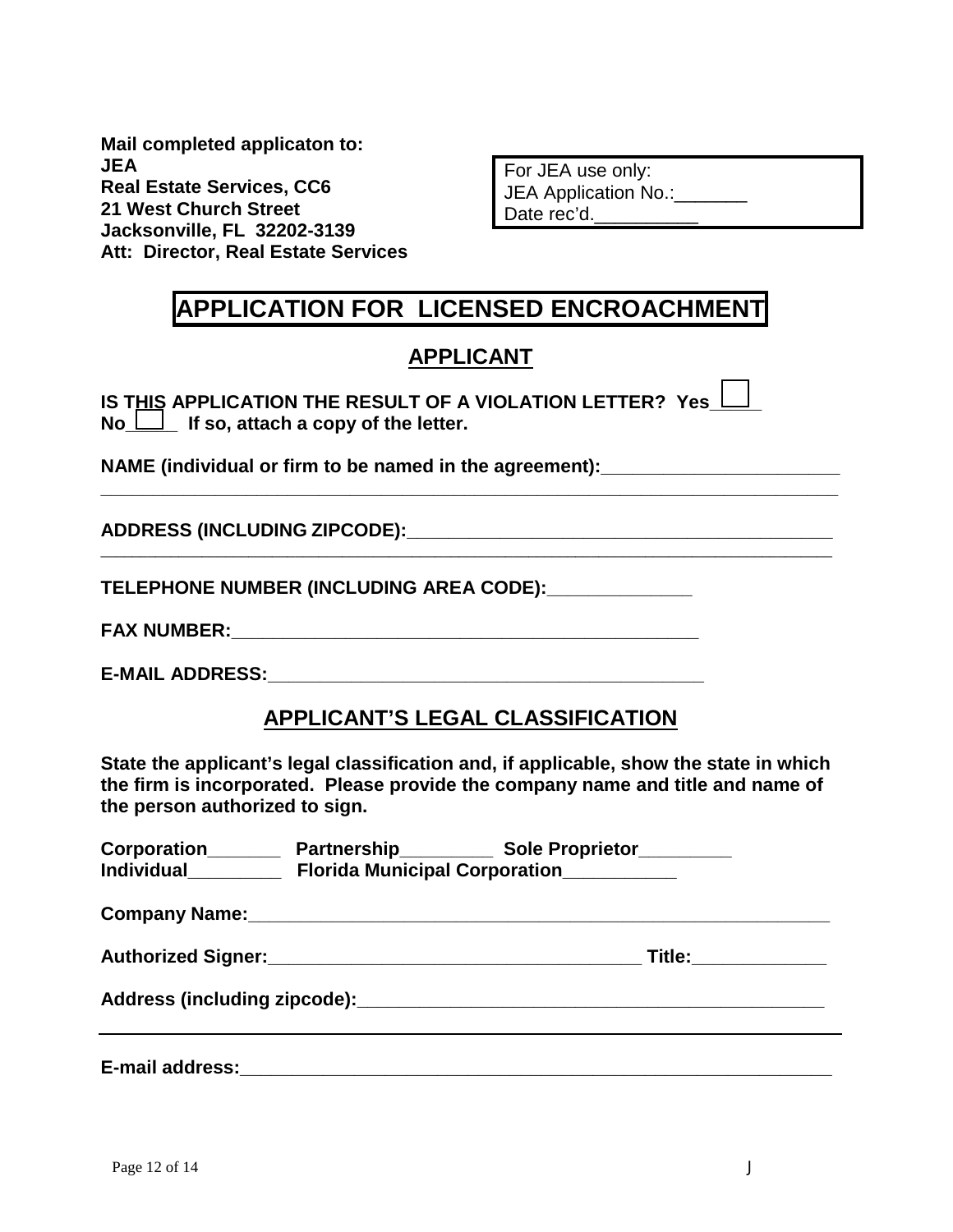| <b>OWNER'S AGENT</b>                                                                                |                                                                     |  |  |  |  |  |
|-----------------------------------------------------------------------------------------------------|---------------------------------------------------------------------|--|--|--|--|--|
|                                                                                                     |                                                                     |  |  |  |  |  |
|                                                                                                     |                                                                     |  |  |  |  |  |
|                                                                                                     |                                                                     |  |  |  |  |  |
|                                                                                                     |                                                                     |  |  |  |  |  |
| <b>PROJECT ENGINEER</b>                                                                             |                                                                     |  |  |  |  |  |
|                                                                                                     |                                                                     |  |  |  |  |  |
|                                                                                                     |                                                                     |  |  |  |  |  |
| Address (including zipcode): Manual Address (including zipcode):                                    |                                                                     |  |  |  |  |  |
|                                                                                                     |                                                                     |  |  |  |  |  |
|                                                                                                     |                                                                     |  |  |  |  |  |
|                                                                                                     | <b>PROJECT INFORMATION</b>                                          |  |  |  |  |  |
|                                                                                                     |                                                                     |  |  |  |  |  |
| PROPOSED PROJECT ADDRESS (INCLUDING                                                                 |                                                                     |  |  |  |  |  |
|                                                                                                     |                                                                     |  |  |  |  |  |
|                                                                                                     | TAX IDENTIFICATION NUMBER OF PROPOSED USAGE AREA: _________________ |  |  |  |  |  |
| <b>LOCATION OF PROPOSED USE:</b>                                                                    | Section: Township: Range: County:                                   |  |  |  |  |  |
|                                                                                                     |                                                                     |  |  |  |  |  |
| Have you had contact with a JEA representative regarding this project?<br>Yes No. If so, with whom? |                                                                     |  |  |  |  |  |